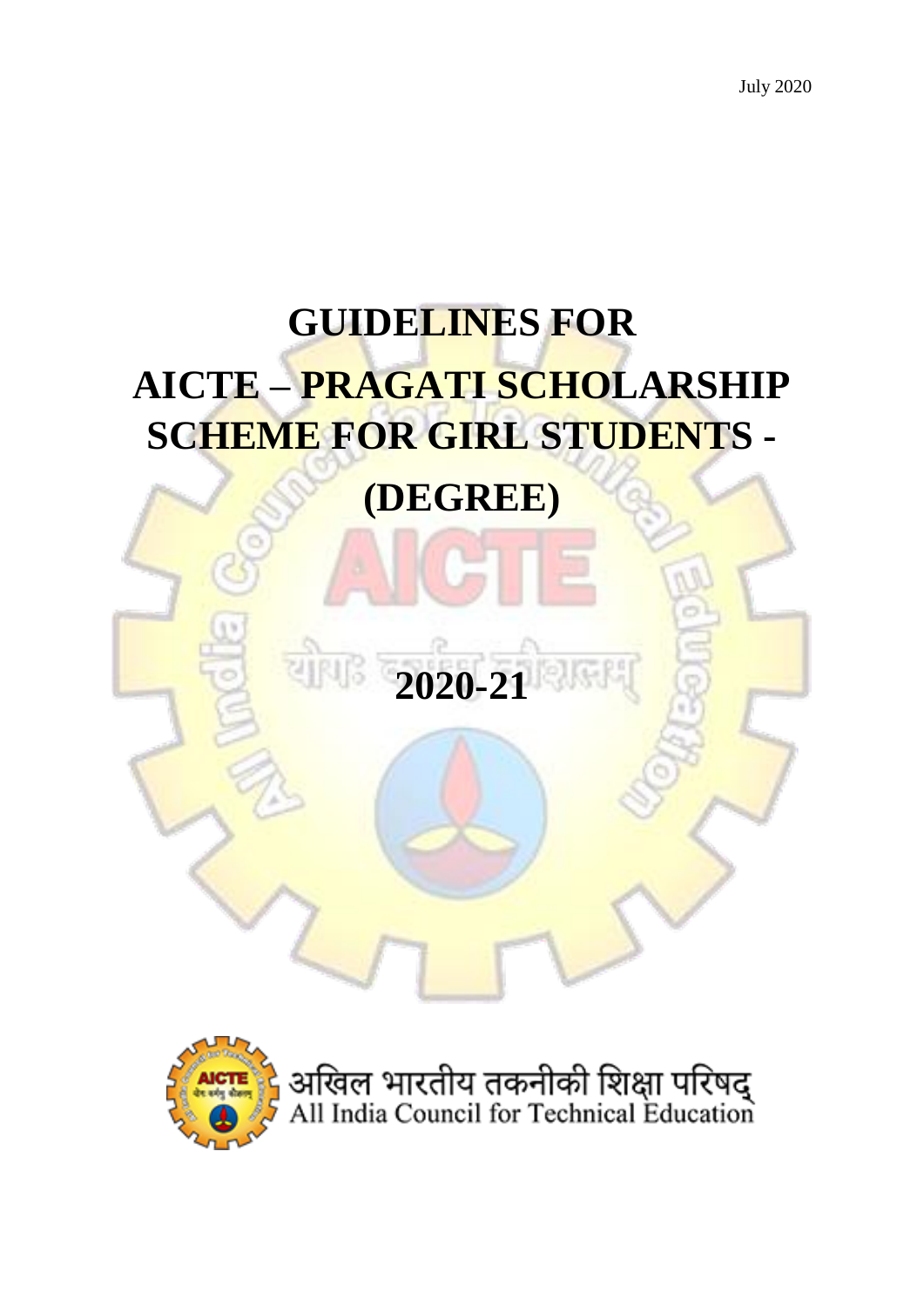

# **GUIDELINES FOR AICTE – PRAGATI SCHOLARSHIP SCHEME FOR GIRL STUDENTS (DEGREE)**

#### **1.0 OBJECTIVE OF THE SCHEME:**

Scheme being implemented by AICTE aimed at providing assistance for advancement of Girls pursuing technical education. Education is one of the most important means of empowering women with the knowledge, skill and self-confidence necessary to participate fully in the development process. This is an attempt to give young women the opportunity to further her education and prepare for a successful future by "Empowering Women through Technical Education".

## **2.0 ELIGIBILITY FOR SCHOLARSHIP:**

1) The girl candidate should be admitted to First year of Degree level course

- **OR**
- Second year of Degree level course through lateral entry in any of the AICTE approved Institution of respective year.
- 2) Maximum two girl child per family are eligible.
- 3) Family income from all sources should not be more than Rs. 8 lakh per annum during the current financial year. A valid income certificate issued by State/ UT Government need to be enclosed.

#### **3.0 NUMBER OF SCHOLARSHIPS:**

- 1) A total of 5,000 scholarships are earmarked per annum under this scheme for pursuing First year of Degree level course **OR** Second year of Degree level course through lateral entry in any of the AICTE approved Institutions. The number of scholarships are transferred into **AICTE – PRAGATI SCHOLARSHIP SCHEME FOR GIRL STUDENTS** (DIPLOMA), if sufficient number of online applications are not received.
- 2) State/ Union Territory wise distribution of 5,000 scholarships is as per Annexure A.
- 3) In addition to 5,000 scholarships at point number 2, all eligible girls who submit online scholarship form, from following 13 Union Territories and North Eastern States i.e. Andaman and Nicobar Islands (UT), Jammu and Kashmir (UT), Ladakh (UT), Dadra and Nagar Haveli & Daman and Diu (UT), Lakshadweep (UT), Arunachal Pradesh, Assam, Manipur, Meghalaya, Mizoram, Nagaland, Sikkim & Tripura will be given scholarship by AICTE.

#### **4.0 AMOUNT OF SCHOLARSHIP:**

1) Rs. 50,000/- per annum for every year of study i.e. maximum 4 years for first year admitted students and maximum 3 years for second year admitted students through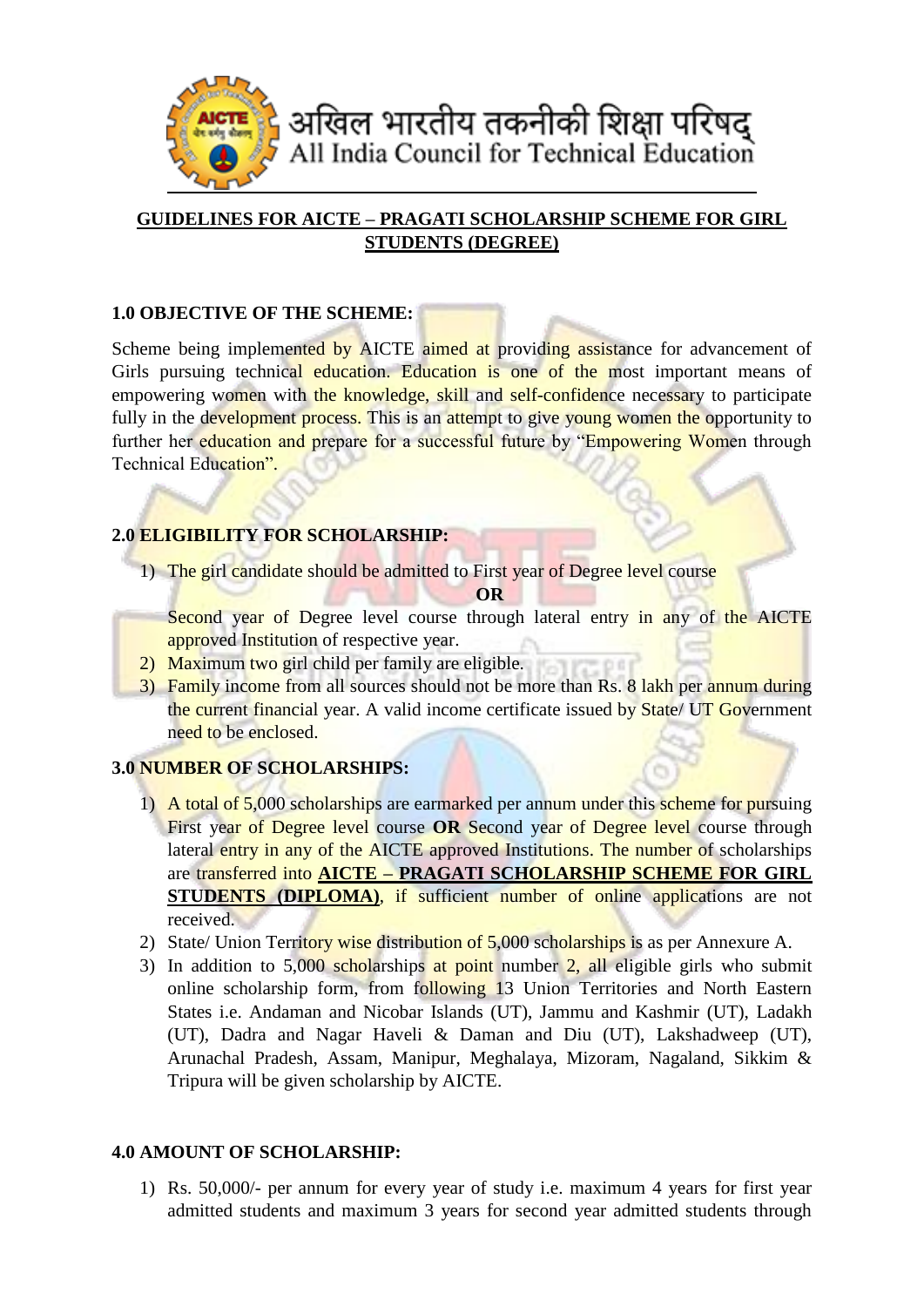lateral entry as lump sum amount towards payment of college fee, purchase of computer, stationeries, books, equipments, softwares etc. No other additional grant will be payable in lieu of hostel charges and medical charges etc.

2) No documentary proof need to be attached for the above while availing benefits.

#### **5.0 MODE OF PAYMENT:**

After selection, the awardee will be paid scholarship through DBT mode on annual basis.

#### **6.0 PROCEDURE FOR APPLYING:**

- 1) The candidate fulfilling the eligibility conditions is required to apply online on National Scholarship Portal (NSP) after initiation of application process and notice to be published on AICTE website.
- 2) The host institution where the candidate is studying, required to verify the online application.
- 3) Department of Technical Education (DTE) of respective State/ UT will verify these applications as second level of scrutiny.

## **7.0 CRITERIA OF SELECTION:**

- 1) The selection of candidate will be carried out solely on the basis of merit of qualifying examination to peruse the Technical Degree course from any of the AICTE approved institutions *i.e.* in First year or Second year (through lateral entry only) on the basis of percentage of marks obtained in the 10+2/ equivalent examination.
- 2) State/ UT wise merit list will be prepared as per number of scholarships allotted in the point number 3.0 above.

#### **8.0 METHODS OF RESOLVING TIES:**

The procedure to be adopted for breaking ties (similar percentiles) shall be as under: -

1) **Percentage of Marks in 10th Examination:** In case qualifying examination percentile does not break ties, then higher percentage of marks in  $10<sup>th</sup>$  examination will be ranked higher.

2) Age: In case 10<sup>th</sup> examination percentile does not break ties, then the candidate of elder age will be ranked higher.

#### **9.0 RESERVATION:**

- 1) As per Government of India norms.
- 2) If there is any vacant seat in any of the reserved category (SC/ ST/ OBC), the same will be transferred to the General Category.

#### **10.0 RENEWALS:**

1) The scholarship will be renewed for the next year of study on receipt of renewal through National Scholarship Portal by submitting passing certificate/ marksheet along with letter from the Head of the Institution on the online portal.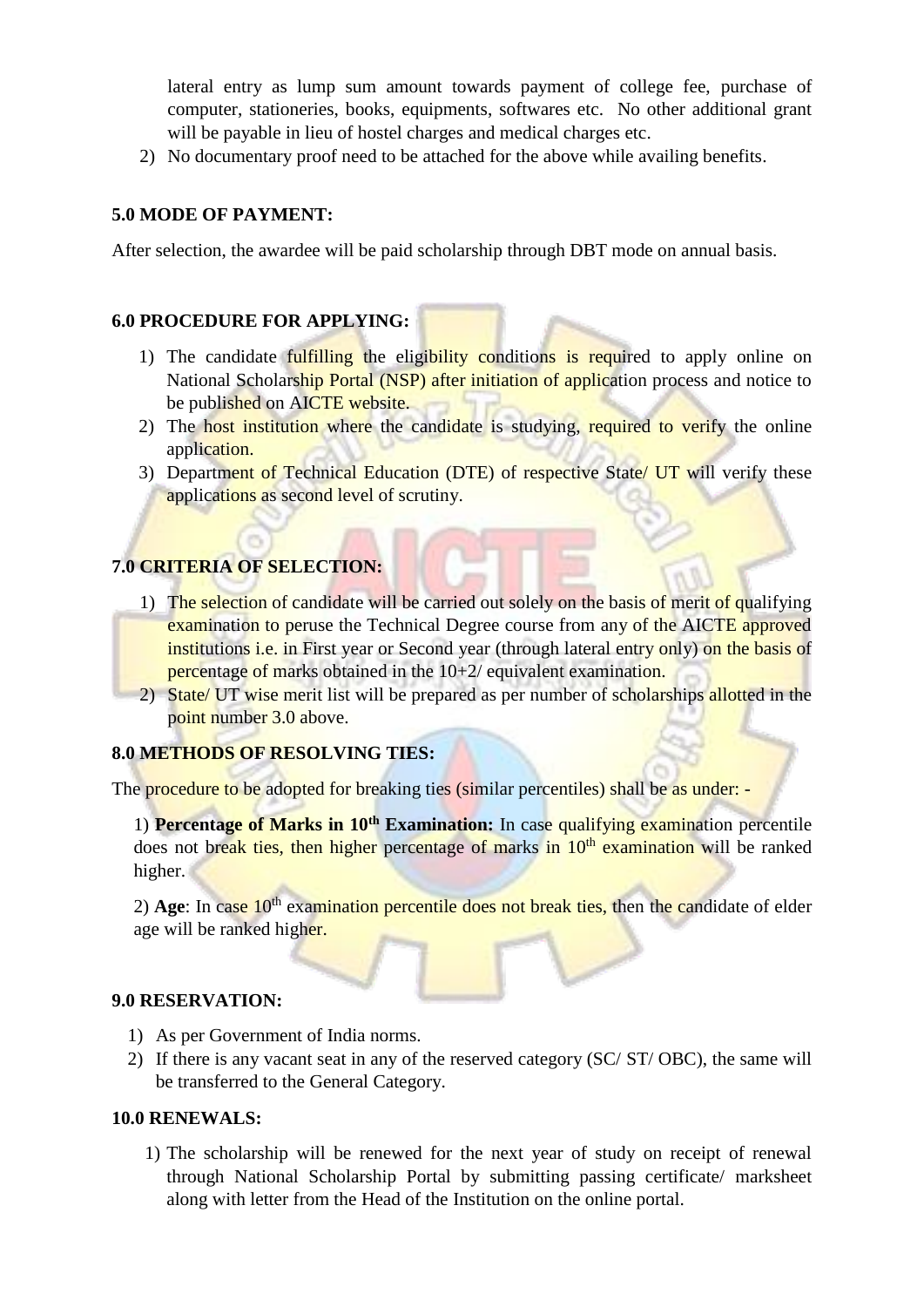2) Student failing to get promoted to the next class/ level would forfeit the scholarship.

#### **11.0 TERMS AND CONDITIONS:**

- 1) The gap period between the year of passing the qualifying examination and the session of admission in degree course should not be more than two years.
- 2) Applications will be invited once in a year through National e-Scholarship Portal of the Government of India.
- 3) If a student is in reserved category and also qualified in General Category merit list of scholarship, then she will be counted under the General Category.
- 4) Incomplete applications will be summarily rejected. Only verified online applications will be considered for the award of scholarship.
- 5) If a candidate failed/ drop out in subsequent year, she will not be eligible for further scholarship.
- 6) The grant of scholarship is subject to the condition that the student does not receive any financial assistance in shape of scholarship/any emoluments, salary, stipend etc. from any other source during her course of study in the Institute. In case of receipt of any financial assistance from any other sources, the scholarship shall be discontinued and the entire amount of scholarship will have to be refunded to AICTE by D/Draft drawn in favour of "Member Secretary, AICTE" payable at New Delhi.
- 7) Scheme will be implemented and monitored by the AICTE.
- 8) For converting Cumulative Grade Point Average (CGPA) to percentage, multiplying factor will be 9.5 i.e. to convert the CGPA into percentage; CGPA X 9.5 will give the percentage.
- 9) In case both CGPA & total marks are given in the mark sheet, total marks will be considered for determining percentage.
- 10) If grades are given like A1, A2, B1, B2 etc. in the mark sheet, first the grades will be converted into CGPA and then average CGPA will be calculated. This CGPA will be converted into percentage as given in point No. 8.
- 11) Provisional list of shortlisted candidates will be uploaded on the AICTE web portal. In case, candidate has any query about merit list of scholarship, they may raise their grievances within a month. No query regarding merit list will be entertained after onemonth duration from the date of publishing of merit list on AICTE website.
- 12) Query regarding non-payment of the scholarship due to invalid/ wrong account number will be entertained only upto six months from the date of publishing of merit list on AICTE website.